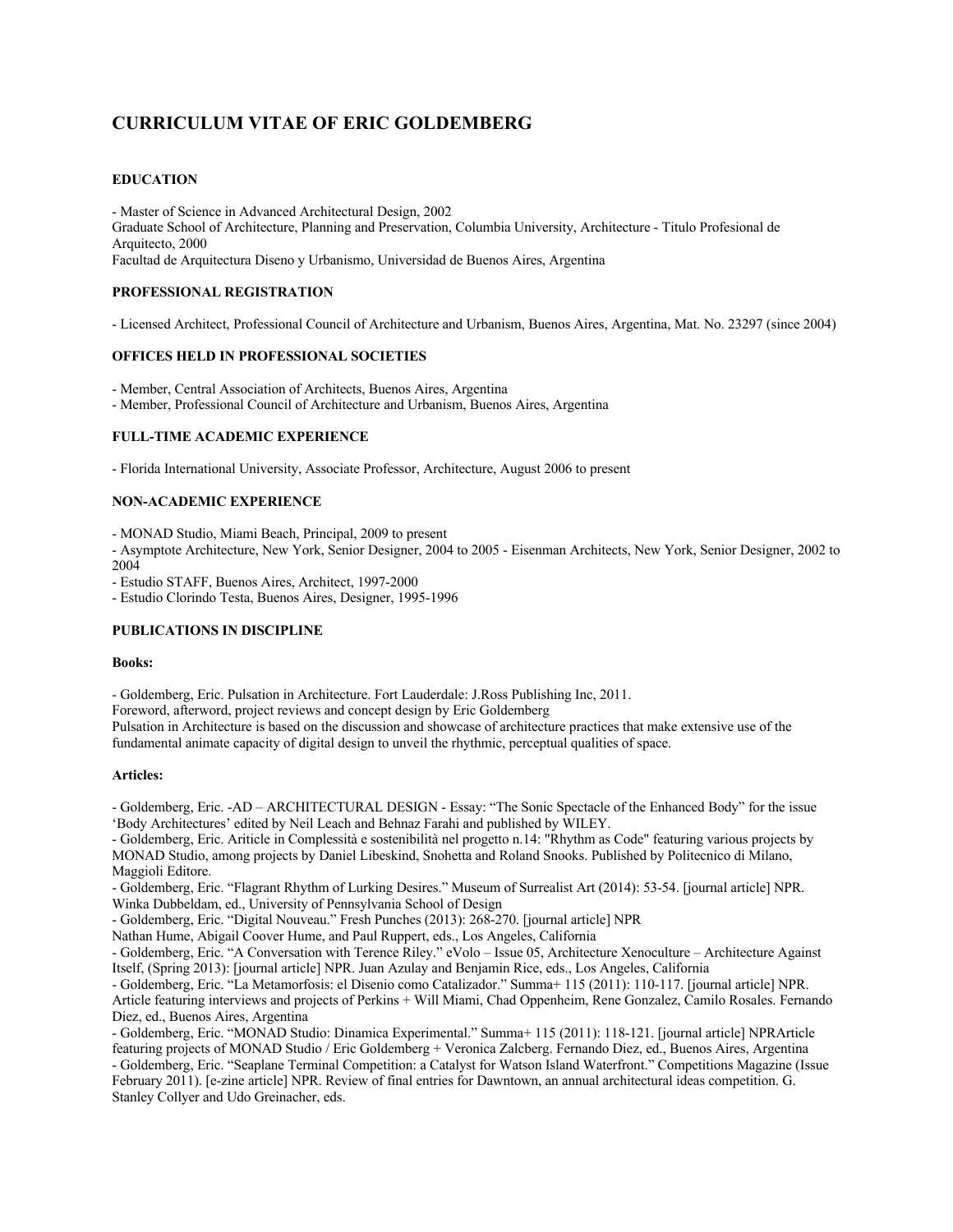- Goldemberg, Eric. "Envisioning Infrastructure Sensuality." eVolo – Issue 03, Cities of Tomorrow – Envisioning the Future of Urban Habitat (Fall/Winter 2010): 18-21. [journal article] NPR. Carlo Aiello ed., Los Angeles, California.

- Goldemberg, Eric. "Digital Nouveau 1910-2010 / A Continuum of Pulsating Geometries." Design Book Magazine (2010): 125- 128. [journal article] NPR. Damir Sinovcic, ed., Miami, Florida

- Goldemberg, Eric. "Catalysts of Milk and Honey." Supersaturation Delhi (2008): 77-78. [journal article] NPR. Winka Dubbeldam, ed., University of Pennsylvania School of Design

- Goldemberg, Eric. "Deployment of Modular Robustness." Component Design 06/07 (2007): 64-65. [journal article] NPR . Winka Dubbeldam, ed., University of Pennsylvania School of Design

- Goldemberg, Eric. "Area of Overlap." Summa+ 90 (2007): 24-35. [journal article] NPR . Interview with Winka Dubbeldam. Fernando Diez, ed., Buenos Aires, Argentina

- Goldemberg, Eric. "Peter Eisenman." Summa+ Reportajes, Arquitectos y Obras (2005): 136-145. [journal article] NPR . Interview with Peter Eisenman. Fernando Diez and Luis O'Grady, eds., Buenos Aires, Argentina

- Goldemberg, Eric. "The New Lay Lines of Santiago de Compostela." Summa+ 63 (2004): 62-71. [journal article] NPR. Interview with Peter Eisenman. Fernando Diez, ed., Buenos Aires, Argentina

#### **Proceedings:**

- 2012 ACSA Annual Meeting – 100th Conference: Digital Aptitudes, Boston, Massachussetts

Paper: "Eulogy to Paperless Studios: the Kernel of Pulsation in Architecture", 2012, 8 pgs

- 2012 ACSA Annual Meeting – 100th Conference: Digital Aptitudes, Boston, Massachussetts

Paper: "Nouveau Pulsation – 100 Years of Craft Evolution: From Art Nouveau to Digital Pulsation", 2012, 8 pgs

- 2011 ACSA Fall Conference: Local Identities Global Challenges, Houston, Texas

Session: Cultural Renewal - Project presented: "Memorials and the Identity of the Sublime: Global Catastrophe in Local Context" 2011, 8 pgs

- XV SIGraDI Conference: Augmented Culture, Facultad de Arquitectura, Diseno y Urbanismo de la Universidad Nacional del

Litoral, Ciudad de Santa Fe, Argentina - Paper presented: "The Pulsating Rhythm of Digital Perception," 2011, 10 pgs

- 99th ACSA Annual Meeting: Where Do You Stand?, Montreal, Canada - Session: Memory and Ornament Paper presented: "Ornamental Excess: Rhythmic Memory and the Digital Nouveau," 2010, 8 pgs

#### **Chapters in Books:**

- Feature chapter showing projects of MONAD Studio / Eric Goldemberg + Veronica Zalcberg alongside articles and projects by very prestigious colleagues Diller Scofidio+Renfro, Peter Eisenman, Antoine Picon, Alejandro Zaera-Polo, Preston Scott Cohen, Nader Tehrani, Greg Lynn, Francois Roche, Philip Beesley, Georges Teyssot, George

Legendre, Thom Mayne, Reiser+Umemoto.

Pablo Lorenzo-Erioa and Aaron Sprecher, eds. Architecture in Formation: On the Nature of Information in Digital Architecture. Routledge, 2013.

- Feature chapter dedicated to the work of MONAD Studio / Eric Goldemberg + Veronica Zalcberg

Liss C. Werner, ed. [En]Coding Architecture. Carnegie Mellon University, School of Architecture, 2013.

- Feature chapter dedicated to the work of MONAD Studio / Eric Goldemberg + Veronica Zalcberg

Caroline Klein, ed. Futuristic: Visions of Future Living. DAAB Media, Germany, 2011.

- Feature chapter dedicated to the work of MONAD Studio / Eric Goldemberg + Veronica Zalcberg

Choi, B, Yoon, S and Sung, L, eds. Digital Diagram II, Architecture + Interior. Seoul, Korea: Archiworld Co., Ltd, 2008.

#### **PRESENTED PAPERS, AND LECTURES**

#### **Papers Presented:**

- Carnegie Mellon Conference: [En]coding Architecture, Pittsburgh, Pennsylvania, February 2013

Title of paper and Keynote Lecture "Rhythm as Code"

- 2012 ACSA Annual Meeting – 100th Conference: Digital Aptitudes, Boston, Massachussetts, March 2012 Title of paper: "Eulogy to Paperless Studios: the Kernel of Pulsation in Architecture"

- 2012 ACSA Annual Meeting – 100th Conference: Digital Aptitudes, Boston, Massachussetts, March 2012 Title of paper: "Nouveau Pulsation – 100 Years of Craft Evolution: From Art Nouveau to Digital Pulsation"

- Cooper Union Symposium: Sonic Sensibility, New York, March 2012 - Title of paper: "From Pulsation to Feedback" - 2011 ACSA Fall Conference: Local Identities Global Challenges, Houston, Texas, October 2011 - Session: Cultural Renewal - Title of paper: "Memorials and the Identity of the Sublime: Global Catastrophe in Local Context"

- XV SIGraDI Conference: Augmented Culture, Facultad de Arquitectura, Diseno y Urbanismo de la Universidad Nacional del Litoral, Ciudad de Santa Fe, Argentina, November 2011 - Title of paper: "The Pulsating Rhythm of Digital Perception"

- 99th ACSA Annual Meeting: Where Do You Stand?, Montreal, Canada, 2011 - Session: Memory, Identity and Ornament - Title of paper: "Ornamental Excess: Rhythmic Memory and the Digital Nouveau"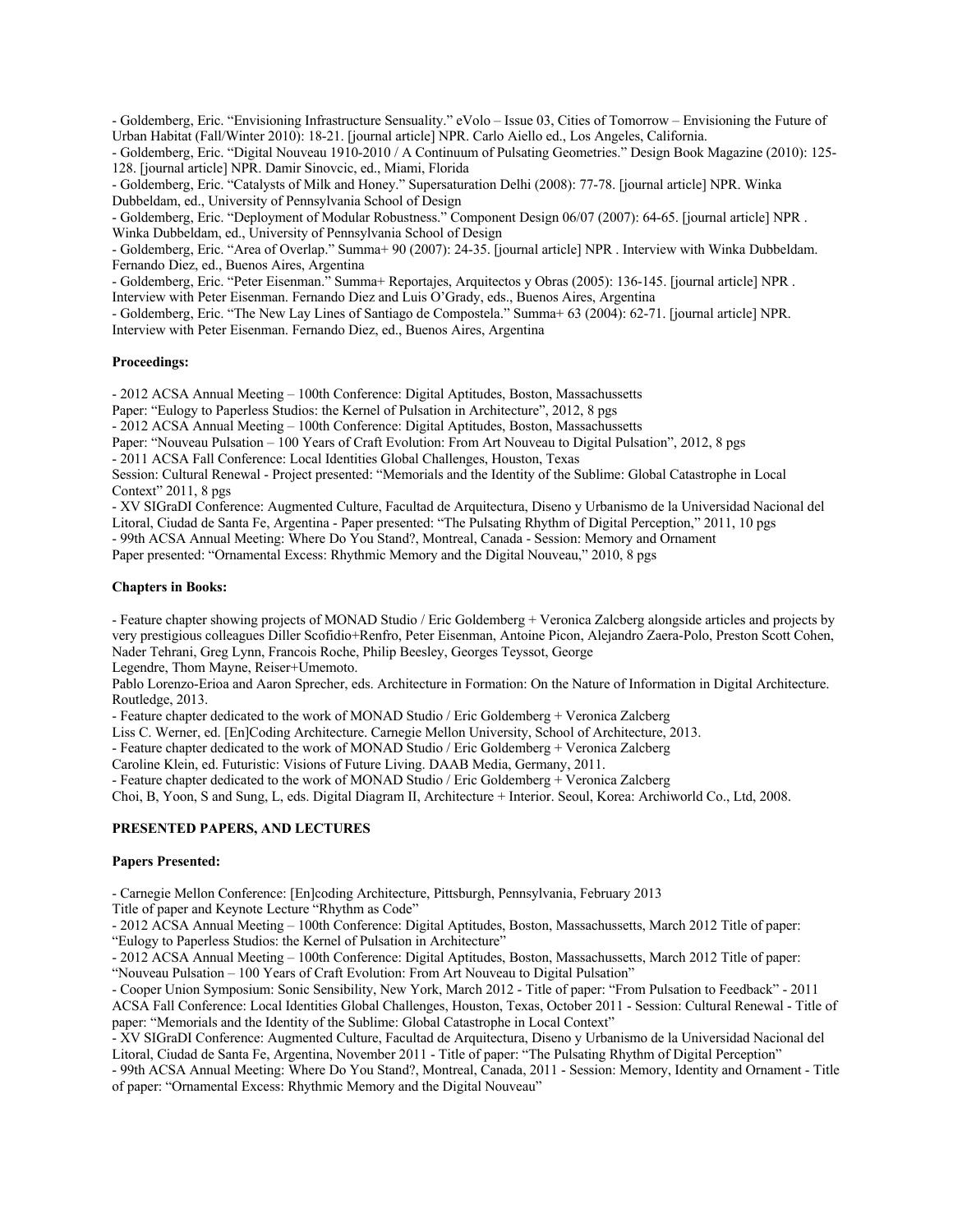- ACADIA 2010 - LIFE in:formation, Cooper Union, New York, 2010. Moderator in two panels of discussion - SECAC - South Eastern College Art Conference in Richmond, Virginia, 2010 - Session: Memory as Art

Title of paper: "Memorials: Towards a sublime Loop-remembrance of Death & Sensuality"

- MOCA - Museum of Contemporary Art, North Miami Beach, Florida, 2010 - Time for Design Series: New Paradigms in Communicating Design Culture - Title of paper: "Rhythmic Perception in Architecture"

- MOCA - Museum of Contemporary Art, North Miami Beach, Florida, 2010 - Time for Design Series: Architecture Forward - Title of paper: "Digital Fabrication and the New Ornament"

#### **Invited Lectures / Performances / Concerts:**

- Keynote speaker at XX SIGRADI – Crowdthinking at Centro Cultural San Martin, Buenos Aires. Fall 2016

- Lecture at Escuela de Arquitectura y Estudios Urbanos – Universidad Torcuato Di Tella, Buenos Aires. Fall 2016

- Panel discussion with world-famous, multi-media performing artist Laurie Anderson at Patricia & Philip Frost Art Museum FIU. Fall 2016

- Sound LAB Series, moderator of panel discussion about the body, space, technology and performance with presentations by Viktoria Modesta, Anouk Wipprecht, choreographer Karole Armitage and Neil Leach at Miami Beach Urban Studios. Fall 2016 - Participated in symposium Digital Spatial Operations with lecture "FEEDBACK: Setting Conditions for the Loss of Control" - University of Auckland - School of Architecture and Planning

- Lecture at UdK - Universität der Künste: "MONAD Studio - Sonic Architecture" - UdK Berlin, May 19th 2016.

- Participated in symposium Body Architectures: The 3D Printing Revolution

Moderated by Neil Leach, the symposium included presentations by Niccolo Casas, Behnaz Farahi, Madeline

Gannon and Eric Goldemberg. - FIU - Miami Beach Urban Studios, February 6th 2016.

- Panel discussion on muralist Paulo Werneck and Brazilian architecture with Christian Larsen (Associate Curator of Mtropolitan Museum) Gaspar Saldanha (grandson of the artist) and moderated by John Stuart at Miami Beach Urban Studios. Fall 2016 - Lecture at IIDA, University of Hartford. "3D Printed Sonic Environments" Spring 2016

- Lecture at Northside Innovation Insider in Wynwood. Tech meet-up sponsored by Dell/Intel. Spring 2016

- High Noon Lecture at University of Miami - School of Architecture: "The Body of Architecture" - Miami, October 28<sup>th</sup> 2015.

- Lecture at Experimental Architecture Biennial - Volume #2: New Manifesto: "The Body of Architecture - Rhythm & Posture". Galerie Jaroslava Fragnera, Prague, September 15th 2015.

- Lecture at Miyagi University, Sendai: "Hollow-body Architecture" - Sendai, May 12th 2015.

- Lecture at University of Tokyo: "From Pulsation to Feedback" hosted by T\_ADS Advanced Digital Studies. Invited by Prof. Kengo Kuma, Prof. Manabu Chiba, Prof. Yusuke Obuchi. - Tokyo, May 11th 2015.

- A new collaboration with Jacob Sudol, his FIU Laptop & Electro-Acoustic (FLEA) Ensemble performs David Tudor's Rainforest IV on April 19th at The Wolfsonian Museum. The performance includes interaction with transducers on the surfaces of MONAD Studio's "Stuck Together Pieces" sonic artifact, originally designed for Metropolitan Gallery in Chelsea, New York, and now installed at the Wolfsonian in Miami Beach

- Lecture at Scuola di Ingegneria e Architettura di Bologna. December 2014. "128 bpm: caught between skeletalism and massification"

- Lecture at Politecnico di Milano. December 2014. "MONAD Studio >> rhythmic catalysts" - 'Master Program: Territorio e Architettura Sostenibili'

- "Social Housing in Argentina: Estudio STAFF." Spring Lecture Series, March 2014. FIU School of Architecture

- Keynote speaker in conference '[En]Coding Architecture', organized by Liss C. Werner at Carnegie Mellon University, School of Architecture - February 2013. "Rhythm as Code"

- "From Pulsation to Feedback" at 3D Printshow, February 2014 - Metropolitan Gallery, New York

- "3D Printing in Architecture" at Pechakucha Global, September 2013 - The LAB Miami

- "Rhythmicity" Spring Lecture Series, April 2013 - Texas A&M University, College Station, Texas

- "Pulsation in Architecture" at Subtropics Biennial XXII, March 2013 - Miami's Experimental Biennial of Music and Sound Art, Audiotheque SFAC, Miami

- "Estudio STAFF + MONAD Studio: Rhythm, Variation and Identity in Collective Housing" November 2012 - Universidad de Palermo, Buenos Aires, Argentina

- "From Pulsation to Feedback" November 2012 - Universidad Torcuato Di Tella, Buenos Aires, Argentina

- "Estudio STAFF 1964-1981: Vivienda Social en Argentina" October 2012 - ETSAB, Barcelona, Spain

- "Pulsation in Architecture." Fall Lecture Series, October 2012 - Architectural Association, London, UK

- "MONAD Studio." Fall Lecture Series, October 2012 - Angewandte Wien, Cagliari Program, Italy

- "Pulsating Space." Fall Lecture Series, October 2012 - UPR - University of Puerto Rico, San Juan

- "Pulsation in Architecture: book-launch." November 2011 - Sociedad Central de Arquitectos (SCA), Buenos Aires, Argentina

- "The Architecture of MONAD Studio/Eric Goldemberg + Veronica Zalcberg." October 2011 - Universidad Nacional de Rosario, Argentina

- "Pulsation in Architecture." Fall Lecture Series, September 2011 - FIU School of Architecture

- "Pulsation: Rhythmic Perception in Space." PLATFORM/Lecturelab, June 2011 - Columbia University GSAPP, New York

- "MONAD Studio and the Digital Nouveau." Spring Lecture Series, March 2011 - University of Miami

- "Pulsation in Architecture." Spring Lecture Series, March 2011 - Clemson University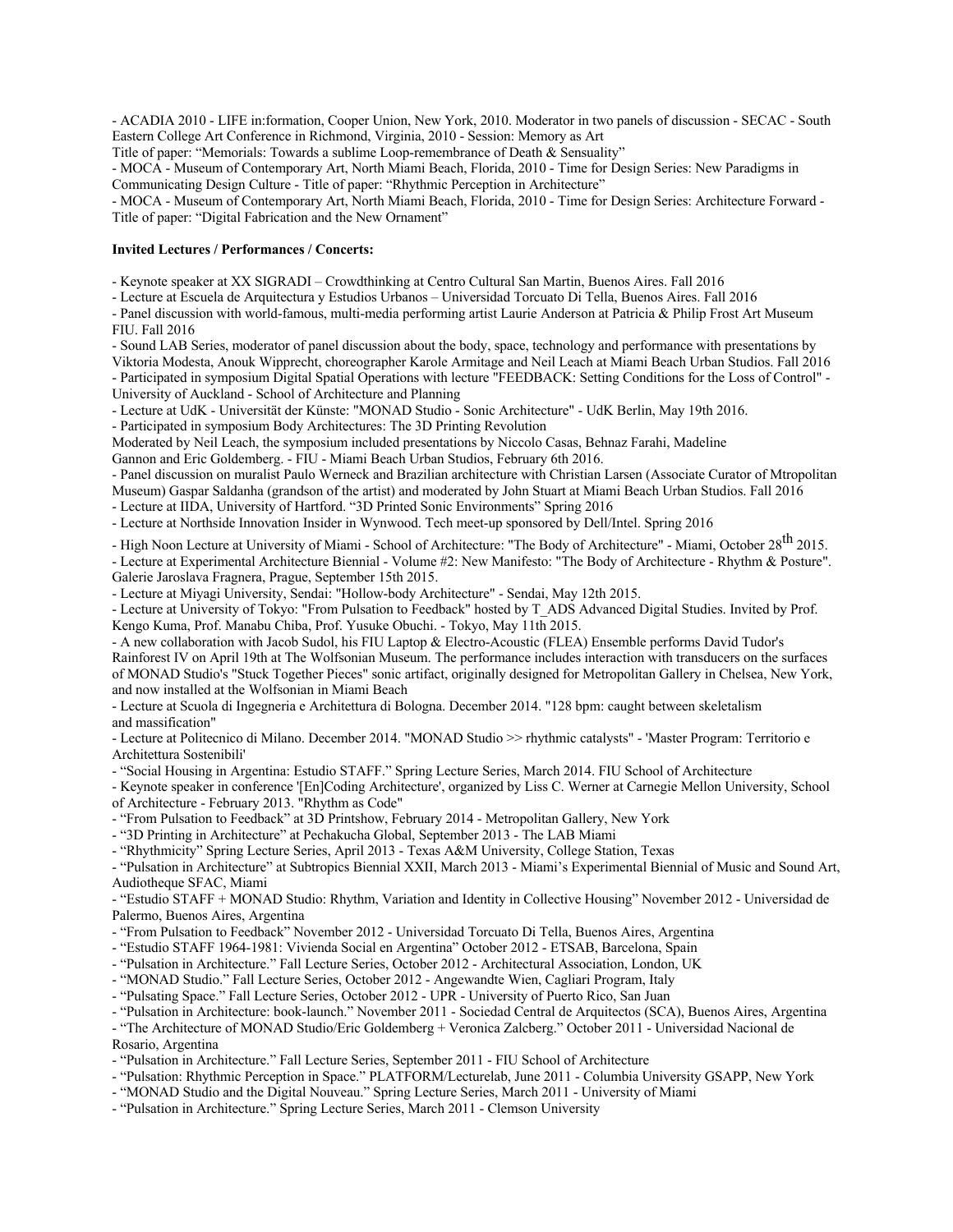- "Critical Constellations and Taxonomies: Architecture of Pulsation." June 2010 - FADU-UBA, University of Buenos Aires, Argentina

- "Pulsation in Architecture by MONAD Studio." IAAC Lecture Series, May 2009 - Institute for Advanced Architecture of Catalonia, Barcelona, Spain

- "Rhythm and Affect." MDC Lecture Series, April 2009 - Miami Dade College, North Campus

- "New Visions: MONAD Architects." New Visions Series, March 2009 - Sociedad Central de Arquitectos (SCA), Buenos Aires, Argentina

- "MONAD Architects creative residue." January 2009 - FIU School of Music, interdisciplinary course taught by Prof. Orlando Garcia

- "Rhythm & Affect." Conference: Digital Pulse in Architecture, November 2008 - FIU School of Architecture

- "FIU's Bite at the Big Apple." February 2008 - Presentation of MONAD Studio's finalist project of the PS1 – MoMA Competition - FIU School of Architecture

- "Digital Affects and Space: Eisenman Architects – Asymptote Architecture – MONAD Architects." September 2006 - FIU School of Architecture

- "The Avant-garde in New York: academic work and practice." May 2006 - MArq – Museo de Arquitectura, Sociedad Central de Arquitectos (SCA), Buenos Aires, Argentina

- "Eric Goldemberg –Teaching and Projects", Search, interview process, April 2006 - University of Miami

- "Digital Interstitiality." March 2004 - New Jersey Institute of Technology

- "Columbia – Eisenman – United Architects experiences." October 2003 - Facultad de Arquitectura, Diseno y Urbanismo, Buenos Aires, Argentina

#### **Organization of Conferences and Symposia:**

- Symposium: "REQUIRED mis-READINGS" - SCI-Arc, Los Angeles, March 2014

Co-organized with Liss C Werner and Juan Azulay to present our books '[En]Coding Architecture' (Werner),

'Pulsation in Architecture' (Goldemberg) and 'Architecture Xenoculture' (Azulay) along with local Amit Wolf's 'Fabrication and Fabrication'. Hosted by Hernan Diaz Alonso and moderated by Todd Gannon with guests Neil

Leach, Warren Neidich, Marcelo Spina, Guvenc Ozel, Benjamin Rice and Madeline Gannon.

- Symposium: "EXP Summit: a 3-Book Launch Event" - College of Architecture + The Arts (CARTA) in Miami Beach Urban Studios, March 2014. Co-organized with Liss C Werner and Juan Azulay to present our books '[En]Coding Architecture'

(Werner), 'Architecture Xenoculture' (Azulay) and 'Pulsation in Architecture' (Goldemberg). Moderated by John Stuart.

- Symposium: "Pulsation in Architecture" - Book-launch symposium at Studio-X NYC, GSAPP Columbia University, New York, October 2011. Organized and moderated by Eric Goldemberg, with the participation of guest panelists: Bernard Tschumi, Galia Solomonoff, Hernan Diaz Alonso, David Ruy, Mark Gage, David Benjamin, Matias del

Campo, Ferda Kolatan.

- Conference: "Digital Pulse in Architecture" - Main Auditorium (room #135), Paul Cejas Architecture Building, November 2008. Organized and moderated by Eric Goldemberg

Keynote speaker: Jeffrey Kipnis - Presentations by: Ali Rahim, Hernan Diaz Alonso, David Ruy, Ferda Kolatan, Marcelo Spina, Perry Hall, Eric Goldemberg.

#### **CREATIVE WORK**

## **Design as Scholarship - Reviews of Creative Work as Lead Designer:**

I am the Lead Designer of all the work developed by my firm MONAD Studio as well as my previous firm MONAD Architects. In all projects my partner Veronica Zalcberg contributed to the design work as Co-Designer

MONAD Architects was founded in Buenos Aires, Argentina in 1997 and was re-founded as MONAD Studio in Miami, in 2009. The projects are the result of participation in Competitions and Private Commissions.

#### **Articles featuring Creative Work as Lead Designer:**

- MONAD Studio's show at JMOF chosen alongside the major national cultural institutions Skirball Cultural Center L.A. and The American Jewish Historical Society (AJHS) N.Y. by the editors at Tablet Magazine.

- MONAD Studio's solo show at Jewish Museum of Florida-FIU featured in SNAP Magazine, a publication by the editors of Architectural Record.

- Article in ART Daily about my show: "Exhibition at Jewish Museum of Florida presents innovative 3D-printed works"

- DECADE+9 – MIYAGI UNIVERSITY (Japan) Printed article featuring MONAD Studio's projects and selected passages from Eric Goldemberg lecture at Miyagi University Fall 2016

- Publication in magazine OTI - On the Inside: "Tactile Ergonomics". Article featuring the collaboration projects between MONAD Studio and engineer/wearable tech designer Anouk Wipprecht, for bionic-pop artist Viktoria Modesta.

- Coover, Abigail. "Exhibition: Abyecto – Eric Goldemberg with MONAD Studio and Florida International University." suckerPUNCH (August 2014): review of MONAD Studio's installation project at Miami Beach Urban Studios

- Padovano, Gabriella and Blasi, Cesare, Politecnico di Milano. "Complexity and Sustainability in the Project." Architetti (July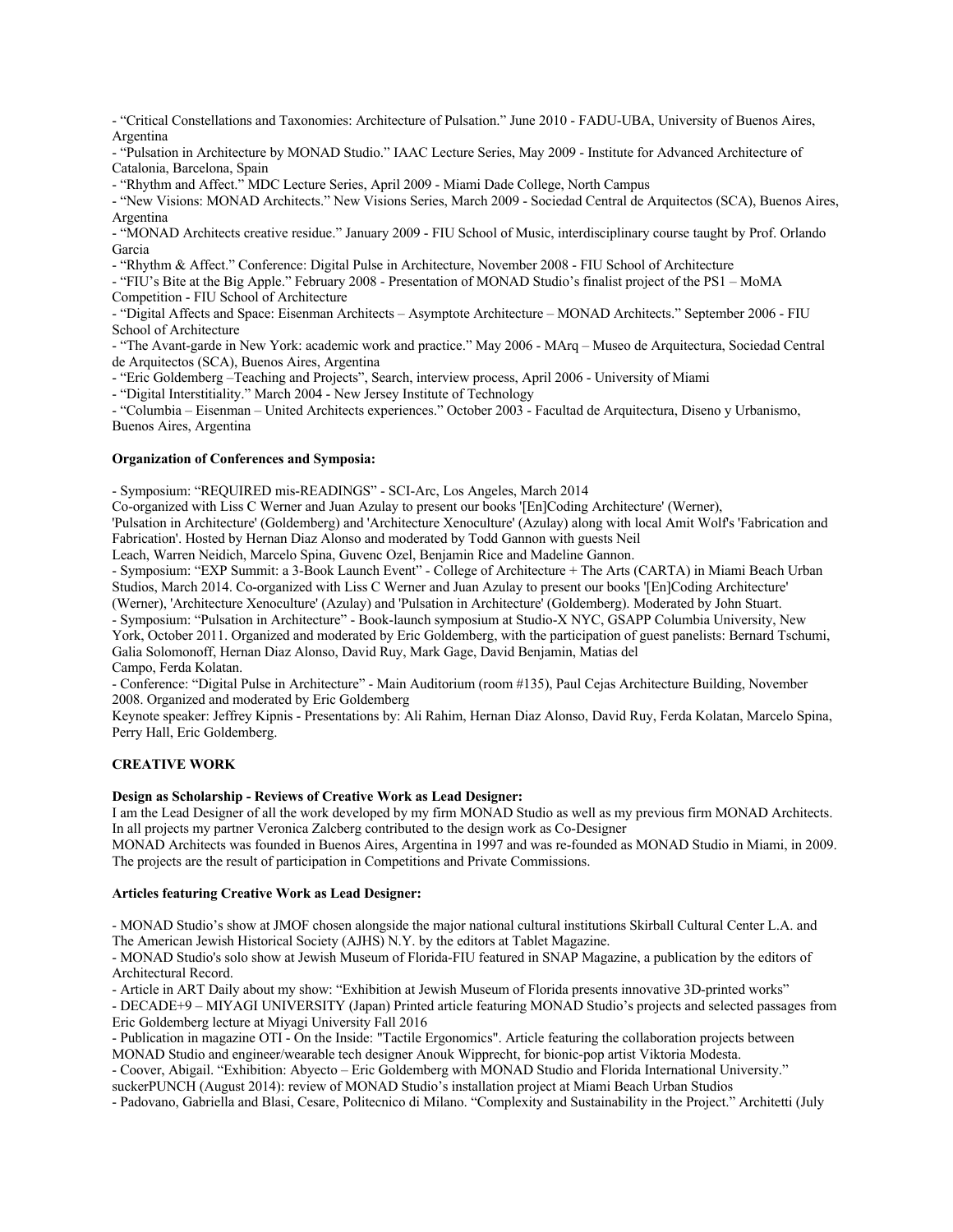2014): review of projects by MONAD Studio featured alongside projects by Jean Nouvel, Tom Wiscombe and Hernan Diaz Alonso

- Dirie, Amal. "Stuck Together Pieces / MONAD Studio." ARCH2O (June 2014): review of MONAD Studio's installation project exhibited at 3D Printshow, Metropolitan Gallery in New York

- Hume, Nathan. "Stuck Together Pieces – MONAD Studio (Eric Goldemberg & Veronica Zalcberg)." suckerPUNCH (April 2014): review of MONAD Studio's installation project exhibited at 3D Printshow, Metropolitan Gallery in New Y ork

- Robinson, Faith. "Designer Spotlight: MONAD Studio." 3D Printshow - Global 3D Printing Events (February 2014): designer's profile and interview of MONAD Studio featuring the installation project exhibited at 3D Printshow, Metropolitan Gallery in New York

- Yakubu, Hassan Mohammed. "Rhythmicity / MONAD Studio." ARCH2O (January 2014): review of MONAD Studio's installation project exhibited at South Florida Art Center's group show "Unpredictable Patterns of Behavior"

- Coover, Abigail. "Rhythmicity: MONAD Studio." suckerPUNCH (August 2013): review of MONAD Studio's installation project exhibited at South Florida Art Center's group show "Unpredictable Patterns of Behavior"

- Dempster, Heike. "Unpredictable Patterns of Behavior." Tropicult (June 2013): review of MONAD Studio's installation project exhibited at South Florida Art Center's group show "Unpredictable Patterns of Behavior"

- SunPost. "Art Center / South Florida's New Trajectory Advances Via Unpredictable Patterns of Behavior." The SunPost (May 2013): review of MONAD Studio's installation project exhibited at South Florida Art Center's group show "Unpredictable Patterns of Behavior"

- Grozdanic, Lidija. "Tandanor Performing Arts Center – MONAD Studio." eVolo (July 2012): review of MONAD Studio's project for Buenos Aires, Argentina

- Dirie, Amal. "Tandanor Performing Arts Center / MONAD Studio: Eric Goldemberg + Veronica Zalcberg." ARCH2O (July 2012): review of MONAD Studio's project for Buenos Aires, Argentina

- Plv, Fabio. "Interview with Eric Goldemberg of MONAD Studio / Eric Goldemberg + Veronica Zalcberg." 3DDREAMING Architecture From a Digital Point of View (August 2011)

- Montilla, Armando. "Pulsation in Architecture - Digital Pulse: The Digital Nouveau, Revisiting the Vector and the Nouveau Materiality." Design Book Magazine (2009): review of 'Digital Pulse' a conference organized by Eric Goldemberg at School of Architecture, Florida International University in November 2008, featuring projects by MONAD Studio / Eric Goldemberg + Veronica Zalcberg.

- Sokol, David. "Leaping into the Spotlight." Florida InsideOut (2008): interview and feature of MONAD Studio's P.S.1 finalist project for the MoMA - Young Architects Program

- "P.S.1 – MoMA Young Architects Competition." Future 14 – Arquitecturas, (2008): 116-117. Madrid, Spain

- Barley, Christopher and Therrien, Troy C. "Q & A with Young Architects: MONAD Studio." P.S.1 Newspaper, (Fall 2009). A publication from P.S.1 Contemporary Art Center featuring projects from exhibition:

YAP – 10th Anniversary Review

- Cerchiara, Debora. "A summer afternoon." SUMMA+ 97 (2008): 118-121. Fernando Diez ed., Buenos Aires, Argentina

- "Argentinos en el MoMA.", La Nacion Arquitectura (2008): 2. Perspectives section, Federico Prack ed., Buenos Aires, Argentina

- Raimondi, Pablo. "Participation of an Argentinian Studio." ARQ Magazine, Clarin Diario de Arquitectura (2008): 20- 21. Berto Gonzalez Montaner ed., Buenos Aires, Argentina

- Zak, Stefi . "Young Architects Program – P.S.1." i4Design (2008): 96. Muses section, Chicago

- "P.S.1 MoMA Urban Beach Installation." Design Book Magazine (2008): 95-101. Third Prize in Competition, awarded with publication of project, Unbuilt category, Miami

- Citation in Article: Pogrebin, Robin. "Betting a Farm would work in Queens." The New York Times (2008): B1 and B9. Art & Design section

- Gendall, John. "P.S.1 goes organic with WORK's Public Farm 1." Architectural Record, 2008.

- Ozler, Levent. "MoMA and P.S.1 announce Young Architect winner: Public Farm One." Dexigner, Spain, 2008.

- Beautyman, Mairi. "MoMA and P.S.1 announce Young Architects winner." Interior Design Magazine, 2008.

- Saiegh, Nico. "P.S.1 Young Architects Program." Arch Daily, 2008.

#### **Exhibitions and Performances of my Firm MONAD Studio's Work - Curated by Others:**

- Experimental sonic performance by composer Jacob Sudol and cellist Jason Calloway playing the MONAD Studio monovioloncello + wireless EEG controlled electronics + gong during the XX New Music Miami ISCM Festival at Miami Beach Urban Studios. Performance – invited Spring 2017

- Concert at Escuela de Arquitectura y Estudios Urbanos – Universidad Torcuato Di Tella in Buenos Aires. Multi-awarded jazzfusion band Pajaro de Fuego played MONAD Studio's 3D-printed bass guitars.Performance + panel discussion – invited Fall 2016

- Group show 'XXX: Intercourse in Architecture Xenoculture' at Design Matters gallery, Los Angeles. Curated by MTTR MGMT and eVolo Juan Azulay, Benjamin Rice, Carlo Aiello.

Invited artists: Xefirotarch, R&Sie(n), Bart Hess, Anouk Wipprecht + Niccolo Casas, Flowen, Biothing, S U 1 1, Peter Popps, Monad Studio, MTTR MGMT, Carlo Aiello, Span, deegan-day design, marcosandmarjan, aumstudio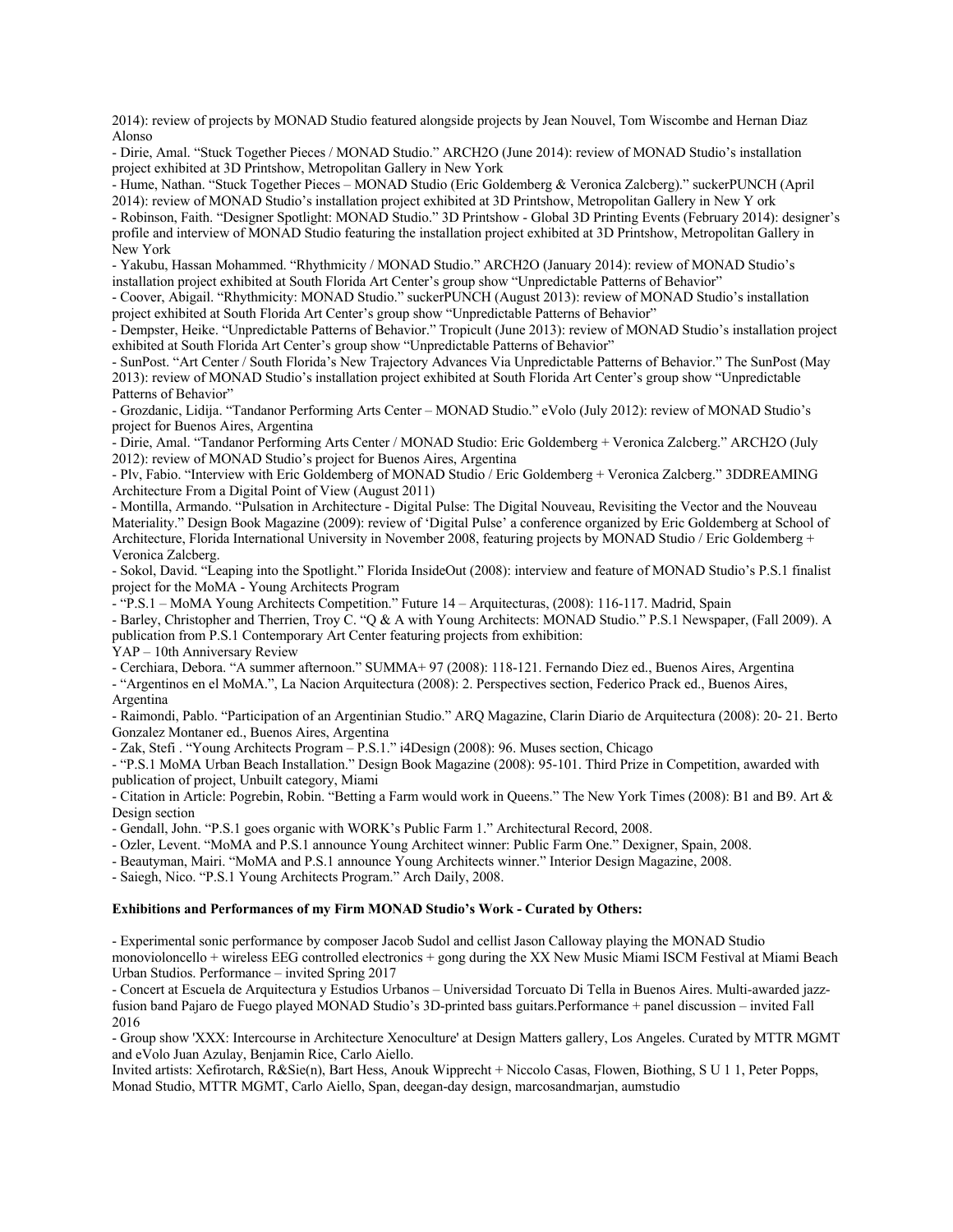- Exhibition at Experimental Architecture Biennial - Volume #2: New Manifesto: "The Body of Architecture - Rhythm & Posture". Galerie Jaroslava Fragnera, Prague, September 15th 2015.

- Video for MoMA: 'The social housing projects of Estudio STAFF in Argentina'. Video requested by Francisco Liernur, MoMA curator for exhibition of Latin American Architecture for the period 1955-1980. March 2015, MoMA, New York. Edited by my firm MONAD Studio/Eric Goldemberg + Veronica Zalcberg from original archives of Estudio STAFF/Teresa Bielus, Jorge Goldemberg, Olga Wainstein-Krasuk

- 'ABYECTO" - College of Architecture + The Arts (CARTA) in Miami Beach Urban Studios, August 2014 Installation and sound environment/mural by MONAD Studio / Eric Goldemberg + Veronica Zalcberg Multi-disciplinar collaboration with musicians Scott F. Hall and Jacob Sudol

- "3D Printshow" - Metropolitan Gallery, New York, February 2014. Group Show – Work in exhibition: "Stuck Together Pieces" installation by MONAD Studio / Eric Goldemberg + Veronica Zalcberg - Curated by Kerry Hogarth - "Miami Tech Summit" - Marlins Stadium, Miami, November 2013. Installation by MONAD Studio / Eric Goldemberg + Veronica Zalcberg - Hosted by The LAB Miami – 12,000 viewers

- "Unpredictable Patterns of Behavior" - South Florida Art Center, Miami Beach, June-July 2013. Group show – Work in exhibition: "Rhythmicity" installation by MONAD Studio / Eric Goldemberg + Veronica Zalcberg - Curated by Ombretta Agro - "Faculty Projects" - Recent work, College of Architecture + The Arts (CARTA) in Miami Beach Urban Studios, 2011 Curated by Nikolay Nedev

- "Pulsation" - College of Architecture + The Arts (CARTA) in Miami Beach Urban Studios, October-November 2011 Work in exhibition: Contents of Eric Goldemberg's book Pulsation in Architecture - Curated by Andrew Santa Lucia and David De Cespedes

- "Morphallaxis" - Diana Lowenstein Fine Arts Gallery, Wynwood, Miami, September-October 2011. Group exhibition with guest artists: Patterns/Marcelo Spina and Georgina Huljich, AUM Studio/Ed Keller and Carla Leitao, Florencia Pita, Elena Manferdini, Perry Hall, Biothing/Alisa Andrasek. - Curated by Juan Azulay and Flavia Lowenstein

- "YAP – 10th Anniversary Review" - P.S.1 Contemporary Art Center, New York - MoMA- P.S.1 Young Architects Program, finalists designs from 1999 to 2009. Organized by Christopher Barley and Troy Conrad Therrien with curatorial advice from Klaus Biesenbach, Chief Curator, Department of Media and Performance Art, The Museum of Modern Art and Chief Curatorial Advisor, P.S.1 Contemporary Art Center and Barry Bergdoll, The Philip Johnson Chief Curator of Architecture and Design, The Museum of Modern Art.

- "MoMA – P.S.1 Young Architects Program – Finalists Designs" - Museum of Modern Art (MoMA), Louise Reinhardt Smith Gallery, July 22 to October 20, 2008. Final selection of 5 teams and awarded with exhibition at MoMA in New York - Nominated to participate by Terence Riley, Director of Miami Art Museum. - Curated by Barry Bergdoll

- "Bienal Miami+Beach", Miami Design District, Unbuilt Work category, November 2007 - Curated by Jaime Canaves and Carlos Casuscelli

- "Faculty Compete" – competition projects, Paul Cejas Architecture Building, Florida International University, Miami, 2007 - "MONAD Architects, Digital Sublime" - Paul Cejas Architecture Building, Florida International University, Miami, 2006 - New Faculty Exhibition, Professional Work. Curated by Exhibitions committee, School of Architecture, FIU

#### **FUNDED RESEARCH**

- 2014 Wolfsonian–FIU/Mellon Grant - Exhibition + book of social housing projects in Latin America and their resonance with similar projects in Europe and Japan.

Eric Goldemberg, Co-PI (Co-Principal Investigator) – Marilys Nepomechie, Co-PI (Co-Principal Investigator). Total amount funded by sponsor: \$5,000

- 2013 Paul L. Cejas Faculty Research Award - This award supports the research project 'The Radical HIVE' which explores large housing projects in Latin America and their resonance with similar projects in Europe and Japan. Eric Goldemberg, Co-PI (Co-Principal Investigator) – Marilys Nepomechie, Co-PI (Co-Principal Investigator). Total amount funded by sponsor: \$1,700 - 2010 Wolfsonian–FIU/Mellon Grant – Development of exhibition project by MONAD Studio for the creation of display devices for the show "Digital Nouveau". Eric Goldemberg, PI (Principal Investigator) - Total amount funded by sponsor: \$2,000 - 2007-2008 Paul L. Cejas Eminent Scholar Fund - Conference: "Digital Pulse in Architecture" - Eric Goldemberg, PI (Principal Investigator) and general coordinator. Paul Cejas Architecture Building, November 2008. Keynote speaker: Jeffrey Kipnis. Presentations by: Ali Rahim, Hernan Diaz Alonso, David Ruy, Ferda Kolatan, Marcelo Spina, Perry Hall, Eric Goldemberg - Total amount funded by sponsor \$14,000

- In kind donation of 3D-printing services and interactive components for one sonic bustier with tusks for Viktoria Modesta's performances, designed in collaboration with Anouk Wipprecht. Printed with sponsorship by Shapeways and INTEL. \$5,000 granted, role as co-PI. Completed Fall 2016

- In kind donation of prosthetic services and materials for one prosthetic leg for Viktoria Modesta's performances, designed in collaboration with Anouk Wipprecht. Printed with sponsorship by Shapeways, LIM Innovations and INTEL. \$8,000 granted, role as co-PI. Completed Fall 2016

## **PROFESSIONAL HONORS, PRIZES, FELLOWSHIPS**